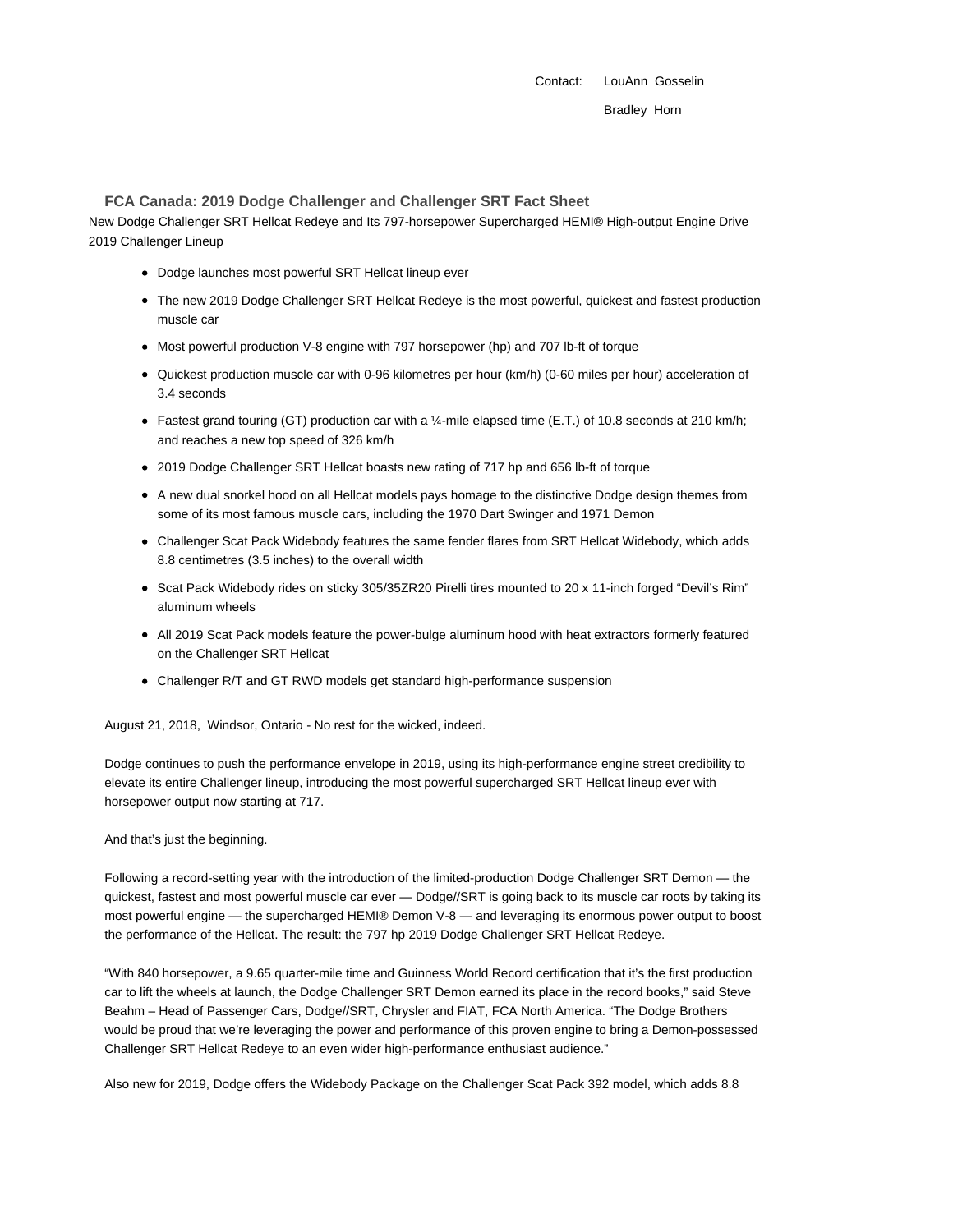centimetres (3.5 inches) to the overall width, improving handling and braking to the naturally aspirated muscle car. At the track, larger six-piston Brembo front brakes, wider wheels and tires, and suspension upgrades featured on the Scat Pack Widebody equate to two-second faster lap times or approximately 12 car lengths at a 3.3-kilometre road course, compared with the non-Widebody Challenger Scat Pack 392.

Production of the 2019 Dodge Challenger lineup starts at the Brampton Assembly Plant in Ontario in the fall of 2018, with vehicles starting to arrive in dealerships in the fourth quarter.

## **Demon engine drives most powerful Hellcat lineup ever**

Designed and engineered with more power to appeal to an even broader muscle car enthusiast audience, the heart of the new 2019 Dodge Challenger SRT Hellcat Redeye comes from its limited-production big brother – the Dodge Challenger SRT Demon. The supercharged 6.2-litre HEMI high-output V-8 engine is rated at 797 hp and 707 lb-ft of torque and is mated to a TorqueFlite 8HP90 eight-speed automatic transmission.

Like its Demon brethren, it has 25 major component upgrades, including a larger supercharger, strengthened connecting rods and pistons, high-speed valve train, fuel injection system and improved lubrication system.

Compared with the standard SRT Hellcat engine, the Redeye's supercharged high-output engine features:

- Largest factory supercharger of any production car 2.7 litres versus 2.4 litres
- Increased boost pressure: 14.5 psi versus 11.6 psi
- Higher rpm limit: 6,500 rpm versus 6,200 rpm
- Fuel: Two dual-stage fuel pumps versus one
- Larger induction air box with three sources of intake air:
	- New dual-snorkel hood
	- Driver-side Air Catcher headlamp
	- Inlet near the wheel liner

Additional features from the SRT Demon that help the Challenger SRT Hellcat Redeye achieve its status as the most powerful, quickest and fastest muscle car:

- Torque Reserve delivers up to 3.9 psi of boost at launch and up to 55 per cent more engine torque
- Only factory production car with both SRT Power Chiller™ and After-Run Chiller
- High-strength steel prop shafts provide a 15 per cent increase in torque capacity
- 41-spline half shafts provide a 20 per cent increase in torque capacity

New for 2019, SRT Hellcat Redeye offers two final drive ratios, a standard 2.62:1 or available 3.09:1 for enhanced launch capability.

The 2019 Challenger SRT Hellcat lineup delivers improved performance numbers, including a new top speed of 326 km/h, making the Challenger SRT Hellcat Redeye the most powerful, quickest and fastest muscle car.

| <b>Challenger SRT Models</b> | 1/4-mile elapsed time/speed | <b>Top Speed</b> |
|------------------------------|-----------------------------|------------------|
| Redeye Widebody              | 10.8 seconds @ 210 km/h     | 326 km/h         |
| <b>Hellcat Widebody</b>      | 10.9 seconds @ 204 km/h     | 313 km/h         |
| Redeve                       | 11.1 seconds @ 210 km/h     | 326 km/h         |
| Hellcat                      | 11.2 seconds @ 201 km/h     | 320 km/h         |

### **Functional and intimidating exterior design**

The newly designed, fully functional dual-snorkel hood provides maximum air intake to the supercharged powerplant and pays homage to the distinctive design themes from some of the most famous mid-1960's and early-1970's Dodge muscle cars, like the 1970 Dart Swinger and 1971 Demon.

"We designed the Challenger SRT Hellcat's new dual-snorkel hood to focus on another key historical Mopar design element and pay homage to our past with a modern interpretation that looks even more sinister," said Mark Trostle – Head of Performance, Passenger and Utility Vehicle Exterior Design, FCA US LLC. "Whenever we design a new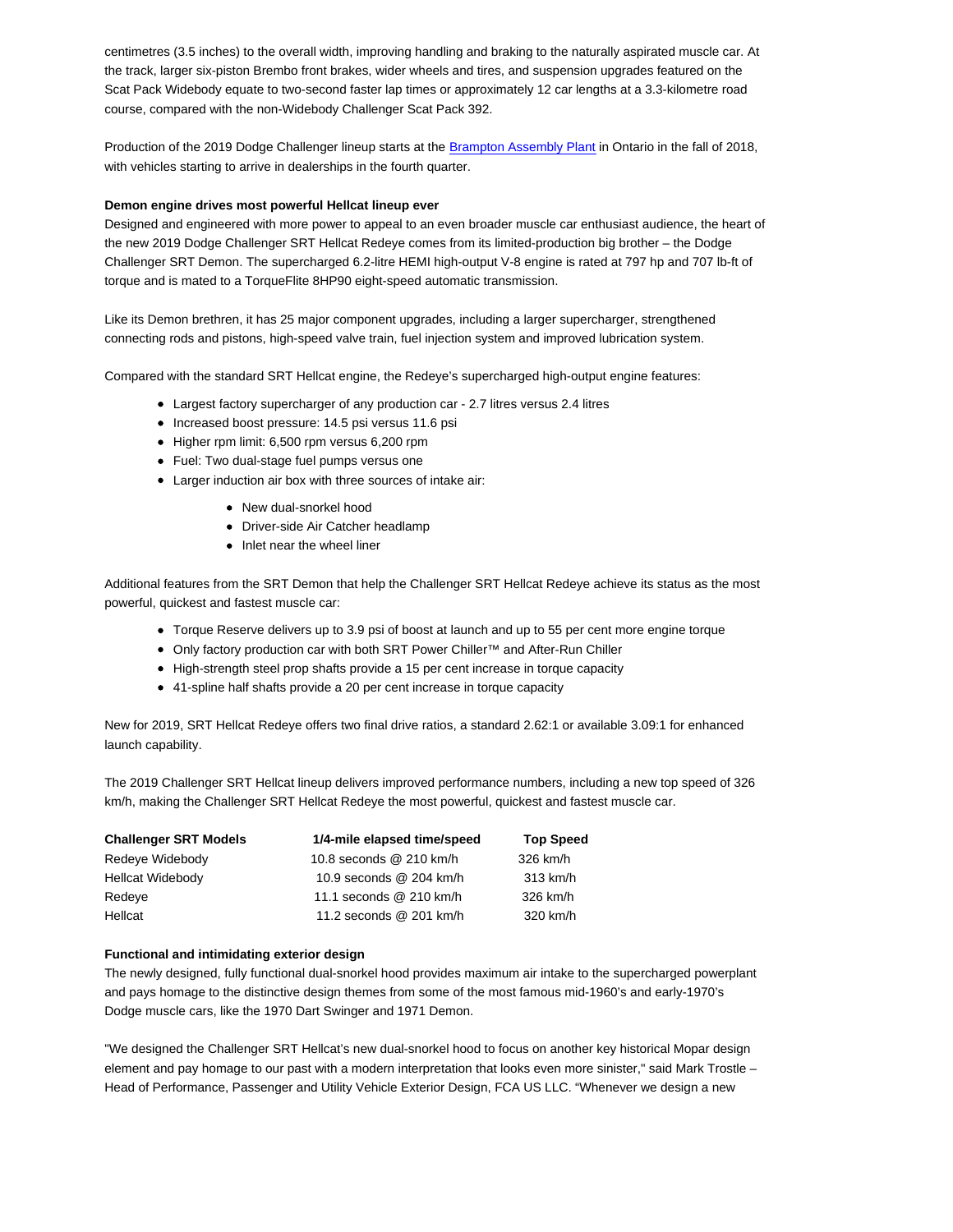exterior element, we work hand-in-hand with the SRT engineering team to ensure that everything we create resonates with SRT DNA, is functional and meets their performance goals."

Even the dual carbon or gunmetal stripe packages have been skillfully tailored to enhance the new dual-snorkel hood design.

In addition to the new dual-snorkel hood, the exterior of Challenger SRT Hellcat Redeye receives enhanced badging showing a sinister red jewel-like eye design on the Hellcat that jumps off the Midnight Grey Metallic finish fender badge. A new die-cast SRT emblem on the supercharger housing also features the new Redeye logo.

Available on Challenger SRT Hellcat and Scat Pack 392 models for 2019 is the Widebody Package first seen on the 2018 Challenger SRT Hellcat. Wider fender flares add 8.8 centimetres to the overall width of the vehicle resulting in a more muscular, planted stance. The new flares are expertly integrated into the body design with concealed attachments to amplify the Challenger SRT Hellcat's width. The front side marker lights are styled to flow with the shape of the fender flares.

An available new Satin Black spoiler on both SRT Hellcat and Scat Pack 392 models is both wider and longer, offering a more expressive look while meeting all SRT performance objectives.

Standard on 2019 SRT Hellcat models are 20 x 9.5-inch SRT Low Gloss Black lightweight performance wheels while new 20 x 9.5-inch split five-spoke wheels with Brass Monkey (Dark Bronze) finish are available.

Customers opting for the Widebody Package will get available split-five spoke, 20 x 11-inch "Devil's Rim" forged aluminum wheels, riding on sticky 305/35ZR20 Pirelli P-Zero tires for improved performance while accentuating the menacing look.

# **Beating the heat**

Heat is the enemy of any high-performance powertrain, so Dodge//SRT engineers looked for more ways to keep the intake air as close to the optimum temperature as possible.

One key to the engine's imposing power output is air — and plenty of it. The new, low-restriction, dual-snorkel hood is fully functional and sealed to the air box.

When combined with the Air Catcher headlamp and an inlet near the wheel liner, these three sources give the SRT Hellcat Redeye's high-output engine an 18 per cent greater air-flow rate than last year's SRT Hellcat engine (32,111 litres per minute).

The revised air inlet path on the new dual-snorkel hood results in an intake air temperature reduction of 4 degrees Fahrenheit.

The innovative, award-winning SRT Power Chiller™, standard on the Challenger SRT Hellcat Redeye only, diverts the air-conditioning refrigerant from the interior cabin to a chiller unit mounted by the low-temperature circuit coolant pump. Charge air coolant, after being cooled by ambient air passing through a low-temperature radiator at the front of the vehicle, flows through the chiller unit, where it is further cooled. The chilled coolant then flows to the heat exchangers in the supercharger.

The SRT Power Chiller™ lowers the intake air temperature further on the Challenger SRT Hellcat Redeye, resulting in improved performance.

The After-Run Chiller, also an industry first, minimizes any heat soak effects, allowing the engine to stay in optimum operating temperature. When the engine shuts down, the After-Run Chiller, now standard across the Challenger SRT Hellcat model lineup in 2019, keeps the engine's cooling fan and low-temperature circuit coolant pump running to lower the supercharger/charge air cooler temperature. The driver can track the supercharger coolant temperature on the SRT Performance Pages in the 8.4-inch Uconnect touchscreen and know in real time when the supercharger is at the optimum temperature for another run.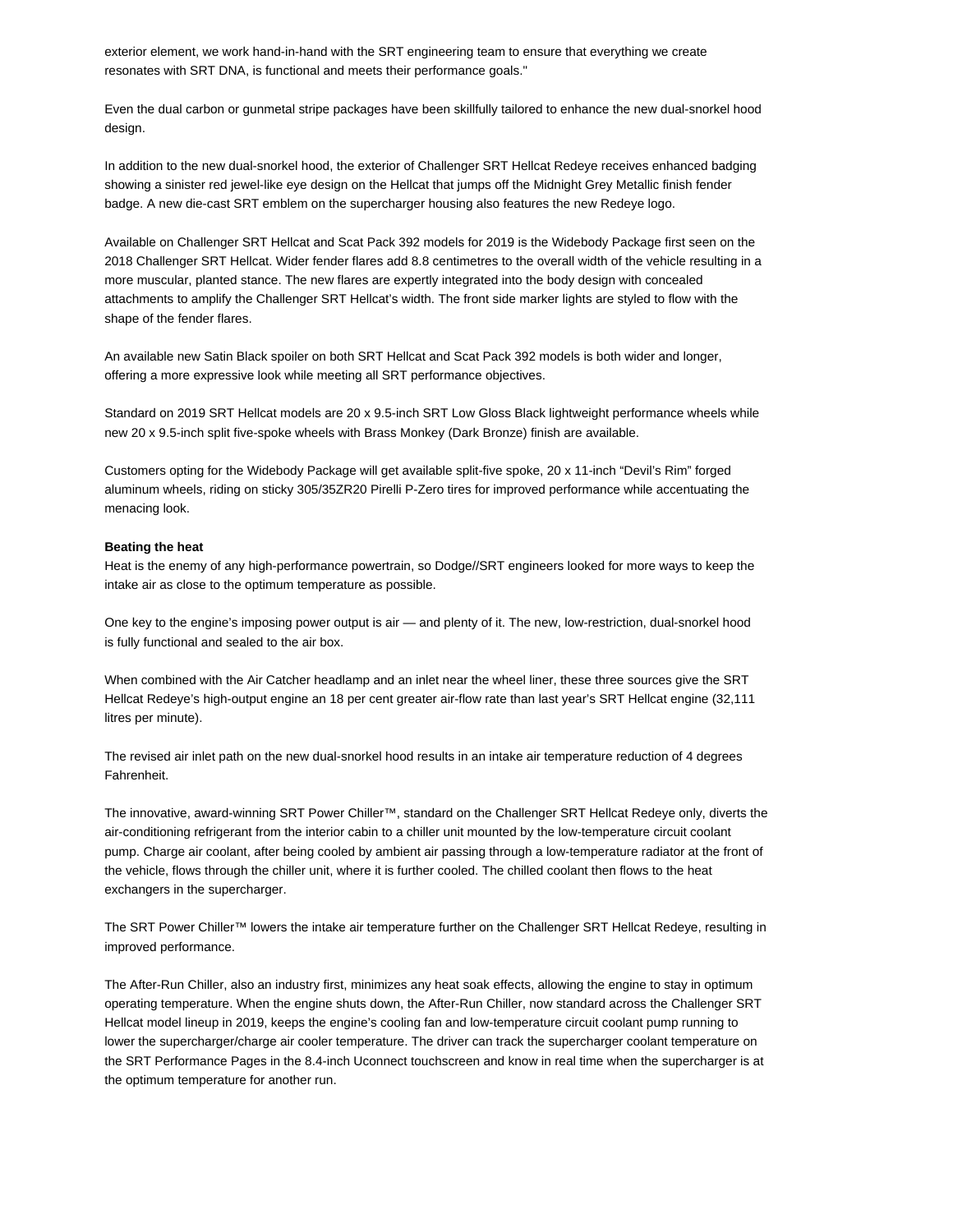### **2019 Challenger SRT Hellcat lineup: more horses, expanded technologies and more features**

From 717 to 797 hp, Dodge is delivering the most powerful Challenger SRT Hellcat lineup ever. The available SRT Hellcat transmissions are built to handle the immense horsepower and torque output.

The Challenger SRT Hellcat receives the standard TorqueFlite 8HP90 eight-speed automatic transmission, while a Tremec six-speed manual transmission is available.

The Challenger SRT Hellcat Redeye's supercharged high-output engine is paired to the TorqueFlite 8HP90 eightspeed automatic transmission. Internal changes to the transmission include an upgraded torque converter that delivers an 18 per cent increase in torque multiplication when compared with the standard Challenger SRT Hellcat.

All 2019 Challenger SRT Hellcat models are loaded with standard performance features, including:

- **Adaptive Damping Suspension SRT-tuned Bilstein three-mode Adaptive Damping Suspension** system includes: Auto Mode = sporty but compliant ride; Sport Mode = firm, maximum handling; Track Mode = firm, maximum handling plus performance shifting and gear-holding feature
- **Braking system**  braking power comes from the standard Brembo brake system with two-piece, 39 centimetre (15.4-inch) front rotors and six-piston front calipers for outstanding heat management, thermal capacity and longevity
- **Electric power steering (EPS)** electric power steering delivers better steering feel and ease of turning efforts at parking lot speeds. It can be calibrated to optimize steering effort for a variety of driving situations via settings in the SRT Performance Pages
- **Launch Assist**  launched on the Challenger SRT Demon as a factory-production car first, Launch Assist helps resolve one of the biggest challenges to clean launches and driveline integrity – wheel hop, which happens when tires quickly slip and regain traction at launch, rapidly storing up and releasing energy in the driveline. These high torque spikes can quickly and severely damage driveline components, and up until now, the only solution was to back out of the throttle. The 2019 Challenger SRT Hellcat models use the wheel speed sensors to watch for signs that the tires are slipping/sticking. If hop is detected, the engine control module momentarily reduces torque to maximize traction almost instantly – without the driver having to lift the throttle. Launch Assist reduces loads in the driveline from wheel hop by up to 20 per cent
- **Torque Reserve**  becomes active once the engine speed passes 950 rpm. The system closes the bypass valve, "prefilling" the intake with boost, manages fuel flow to cylinders and manages spark timing to balance engine rpm and torque
- **Launch Control** holds the engine at optimal launch RPM and waits for the driver to release the brake. Launch Control then uses engine torque management to optimize wheel slip for maximum acceleration. All 2019 Challenger models with Launch Control receive an improved system that increases hold time from five to 10 seconds for optimal launch and consistent straight-line acceleration
- **Line Lock**  engages the front brakes to hold the Challenger stationary but leaves the rear wheels free for a burnout to heat up and clean the rear tires. The system will also let the driver perform a controlled rolling burnout and can engage for up to 200 rear wheel revolutions
- **Larger induction air box**  with three sources of intake air: new dual-snorkel hood, driver-side Air Catcher headlamp and inlet near the wheel liner
- **SRT Drive Modes** accessed via the 8.4-inch Uconnect touchscreen, drivers can tailor their experience by adjusting horsepower, transmission shift speeds, steering effort, paddle shifters, traction and suspension settings. SRT Drive Modes offer selectable settings for Street (Auto), Sport and Track. There is also a Custom setting for the driver to select individual preferences
- **SRT Performance Pages**  bring critical vehicle performance data to the driver's fingertips, including a real-time dyno graph, g-force heat map and much more

Also available on Challenger SRT Hellcat and Scat Pack 392 is the Rear Seat Delete Group, which allows customers to delete the rear seats, rear seat belts and add a rear cargo net.

#### **Race-inspired, high-performance interior**

Refocusing the Hellcat on its performance roots, the 2019 Challenger SRT Hellcat lineup features standard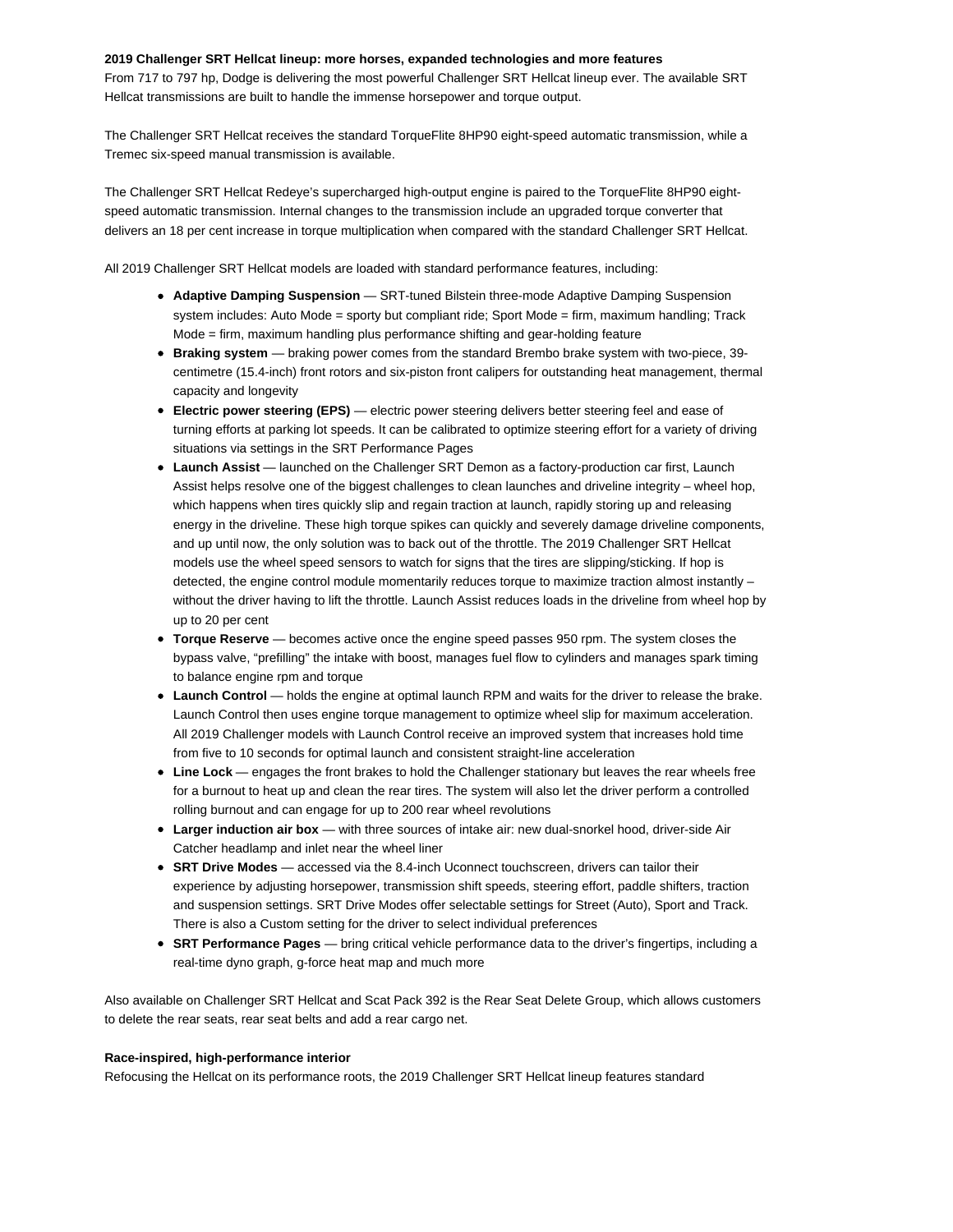Houndstooth cloth performance seats.

Three other seat options are available:

- Nappa leather/Alcantara with embroidered SRT Hellcat logo (available with Plus Package)
- Laguna leather with embossed SRT Hellcat logo (available with Laguna Leather Package)
- Laguna leather/Alcantara with embossed SRT Hellcat logo (available with Alcantara Appearance Package)

The SRT Hellcat interior features a signature leather-wrapped, flat-bottom steering wheel with a backlit SRT logo and paddle shifters. Red gauges with a 340 km/h speedometer flank the 7-inch display screen, which features performance timers and a Hellcat logo splash screen at start-up.

Complementing the race-inspired cockpit are silver seat and console stitching, Light Black Chrome accents and a Gunmetal SRT Hellcat instrument panel badge.

The 2019 Challenger SRT Hellcat Redeye has several unique interior features, including:

- SRT Hellcat Redeye logo splash screen
- Light Black Chrome instrument panel badge with SRT Hellcat Redeye logo
- SRT Hellcat Redeye logo on the key fobs

### **Dodge Challenger Scat Pack 392 offers new standard hood; Widebody exterior available**

The Dodge Challenger Scat Pack 392 continues to offer the most muscle for the dollar with proven naturally aspirated, 392-cubic-inch (6.4L) HEMI V-8 engine that delivers 485 horsepower and 475 lb-ft of torque.

New for 2019, all Challenger Scat Pack 392 models get a new look, courtesy of the 2018 Challenger SRT Hellcat. The power-bulge aluminum hood features a dedicated air intake flanked by dual-air extractors to ensure effective removal of heat and reduced air turbulence in the engine compartment. Standard illuminated Air Catcher headlamps feed additional air directly into the engine bay.

Also new for 2019, Scat Pack 392 buyers can leverage the on-track performance capabilities of the SRT Hellcat Widebody.

Featuring the same fender flares from SRT Hellcat Widebody, which add 8.8 centimetres to the overall width, the new Scat Pack 392 Widebody rides on sticky 305/35ZR20 Pirelli tires mounted to 20 x 11-inch forged "Devil's Rim" aluminum wheels.

Many high-performance features are now standard on all a Challenger Scat Pack 392 models, including:

- Launch Control
- Launch Assist
- Line Lock
- SRT Drive Modes
- SRT Performance Pages

The Challenger Scat Pack 392 Widebody adds:

- SRT-tuned chassis, featuring stiffer front springs, retuned shock absorbers and larger sway bars in both front and rear
- SRT-tuned high-performance adaptive damping suspension
- Front fascia with integrated splitter optimizes airflow to the cooling modules without compromising vehicle balance
- Rear spoiler from the Hellcat helps to deliver responsive and balanced handling

As a result, the Scat Pack 392 Widebody delivers its best on-road and on-track performance ever, with an improvement of close to 2 seconds per lap or 12 car lengths compared with the Scat Pack 392. In a quarter mile comparison, the new Challenger Scat Pack 392 Widebody gained .2 seconds — running 12.1 E.T. at 180 km/h.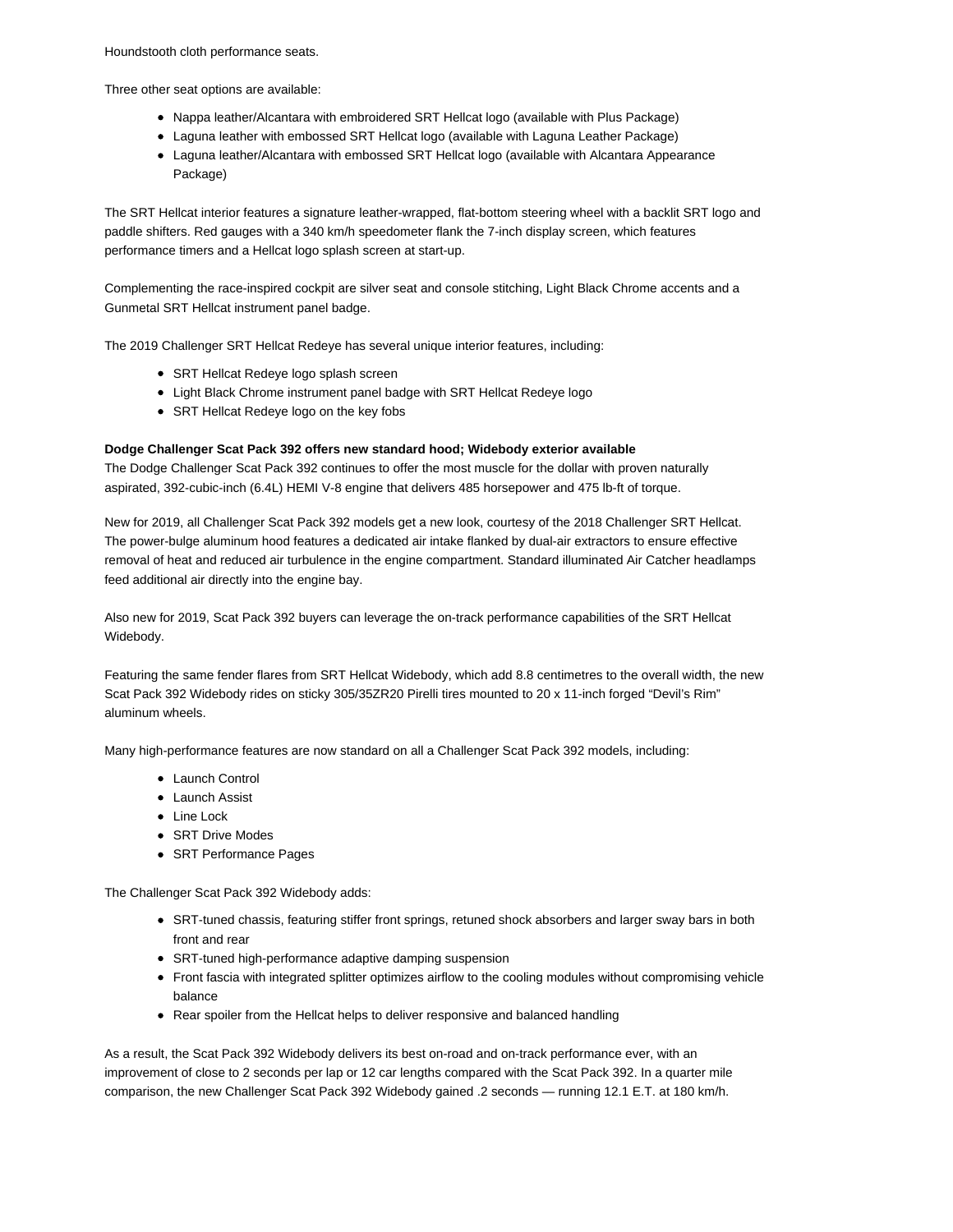The Challenger Scat Pack 392's superb stopping power comes from the SRT-engineered Brembo brake system with six-piston front and four-piston rear calipers, resulting in braking (96-0 km/h) performance improving to 32 metres (108 feet) (from 33 metres or 111 feet).

Exterior badging on the Scat Pack 392 includes new Scat Pack Bee badges that face forward on both fenders. Challenger script and R/T logos flank both sides of the front grille.

Inside the performance interior are front seats that feature the Scat Pack Bee logo embroidered into seat backs; new Dark Dub Plate finish on instrument panel and console and new Liquid Titanium accents on the steering wheel, shifter and cluster bezels.

# **Challenger R/T and GT RWD Models Gain More Performance**

For 2019, FCA Canada introduces a new lower cost cloth interior Challenger R/T and new GT rear-wheel-drive (RWD) model that both extend their performance capabilities with standard Super Track Pak features, including:

- Performance suspension
- Enhanced steering
- 20-inch Granite Crystal painted wheels
- Steering wheel mounted paddle shifters (with automatic transmission)
- Performance hood and front splitter
- Performance bolstered cloth Houndstooth seats

Available on Challenger R/T for 2019 is the Performance Handling Group, which brings enhanced braking and handling capabilities with four-piston Brembo brakes (front and rear), wider 20 x 9-inch Black Noise wheels and a larger rear sway bar for improved driving experience and reduced understeer. The Performance Handling Group also adds upgraded springs, sway bars, Bilstein shocks, bushings and mounts, helping to improve performance and response during spirited driving. For the driver looking to get even more out of the Challenger R/T model, the new Performance Plus Package adds track ready 20 x 9.5-inch forged wheels riding on 275/40ZR20 Pirelli P-Zero tires, limited-slip differential and enhanced handling balance for improved cornering performance.

# **Fourteen different distinct Dodge//SRT colours available across Challenger lineup**

Dodge Challenger customers have a wide array of exterior colours and stripes from which they can choose to customize their muscle car. Fourteen different exterior colours and a wide variety of interior trim selections, including:

- B5 Blue
- Destroyer Grey
- F8 Green
- Go Mango
- Granite Crystal
- Indigo Blue
- Maximum Steel
- Octane Red
- Pitch Black
- Plum Crazy
- TorRed
- Triple Nickel (NEW)
- White Knuckle
- Yellow Jacket

Available Interior Colours:

- Black
- Black/Caramel
- Black/Ruby Red
- Demonic Red
- Sepia